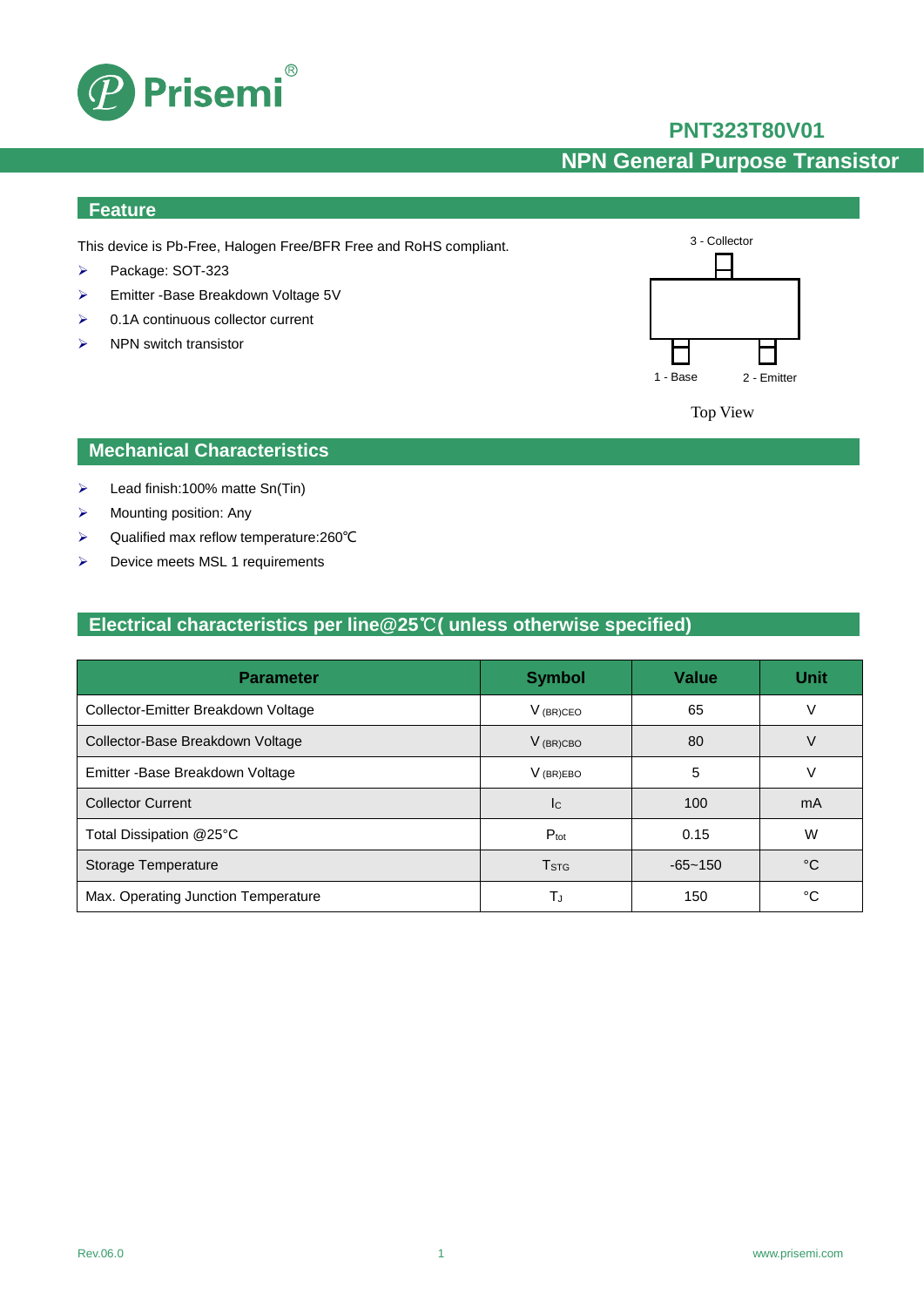## **NPN General Purpose Transistor PNT323T80V01**

## **Absolute maximum rating@25**℃

| <b>Parameter</b>                            | <b>Symbol</b>            | <b>Conditions</b>       | Min. | Typ. | Max. | <b>Unit</b> |
|---------------------------------------------|--------------------------|-------------------------|------|------|------|-------------|
| Collector-Base Breakdown Voltage            | <b>BV</b> <sub>CвО</sub> | $lc = 100 \mu A$        | 80   |      |      | V           |
| Collector-Emitter Breakdown Voltage         | <b>BVCEO</b>             | $lc=100\mu A$           | 65   |      |      | V           |
| Emitter-Base Breakdown Voltage              | <b>BVEBO</b>             | $IE=10\mu A$            | 5    |      |      | V           |
| Collector Cut-off Current $(IE=0)$          | <b>I</b> сво             | $V_{CB} = 30V$          |      |      | 15   | nA          |
| Emitter Cut-off Current( $IC=0$ )           | <b>LEBO</b>              | $V_{EB} = 5V$           |      |      | 100  | nA          |
| <b>DC Current Gain</b>                      | $h_{FE}$                 | $lc = 2mA$ , $Vce = 5V$ | 200  |      | 450  |             |
| <b>Collector-Emitter Saturation Voltage</b> | $V_{CE(sat)}$            | $IC=10mA, IB=0.5mA$     |      |      | 150  | mV          |
| <b>Collector-Emitter Saturation Voltage</b> | VCE(sat)                 | $lc=100mA, l_B=5mA$     |      |      | 300  | mV          |
| <b>Collector Capacitance</b>                | Cc                       | $V_{CB} = 10V$ , f=1MHz |      | 3.6  | 5    | pF          |

# **Typical Characteristics**



Fig 1.DC Current Gain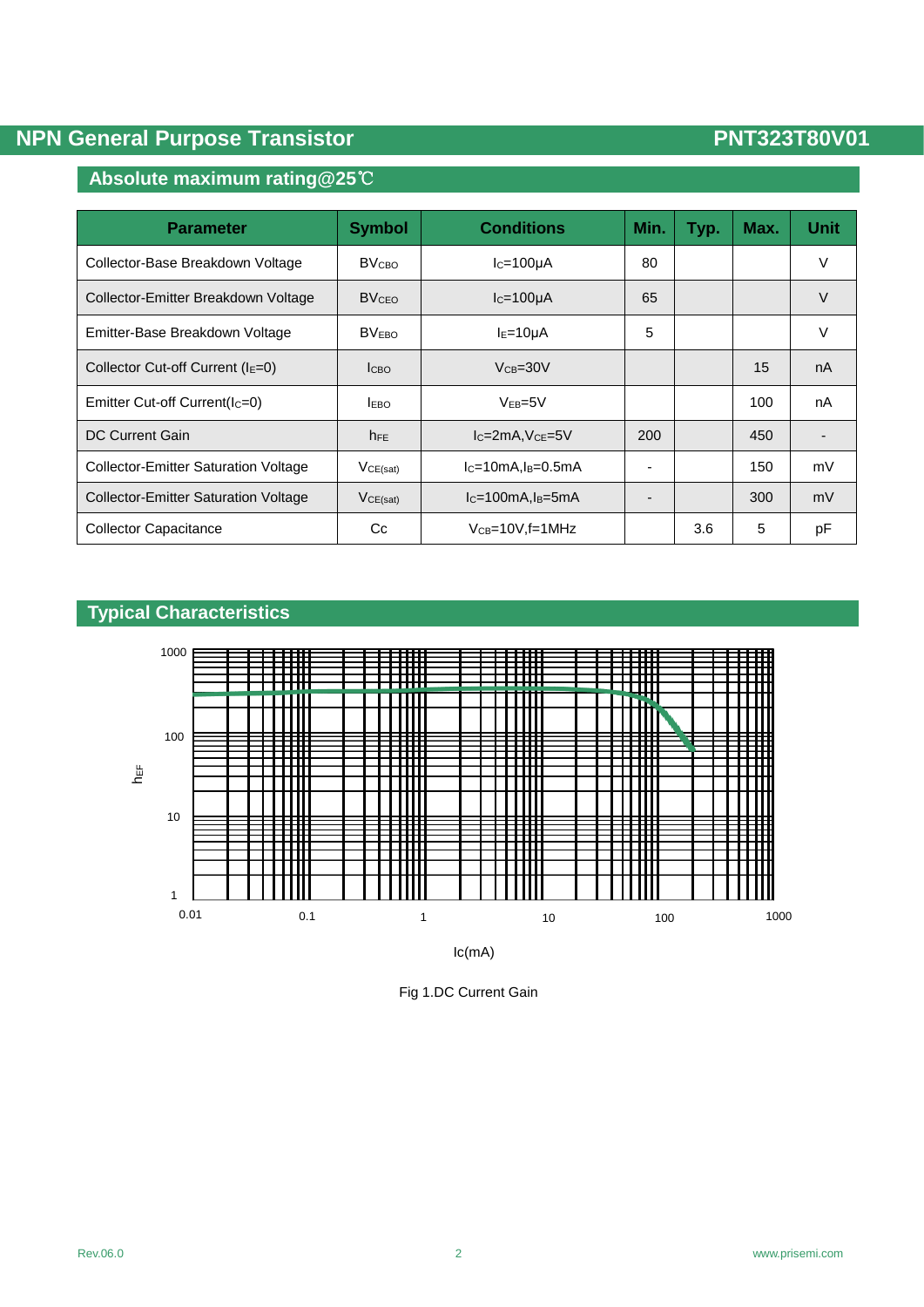

### **Solder Reflow Recommendation**

Remark: Pb free for 260°C; Pb for 245°C.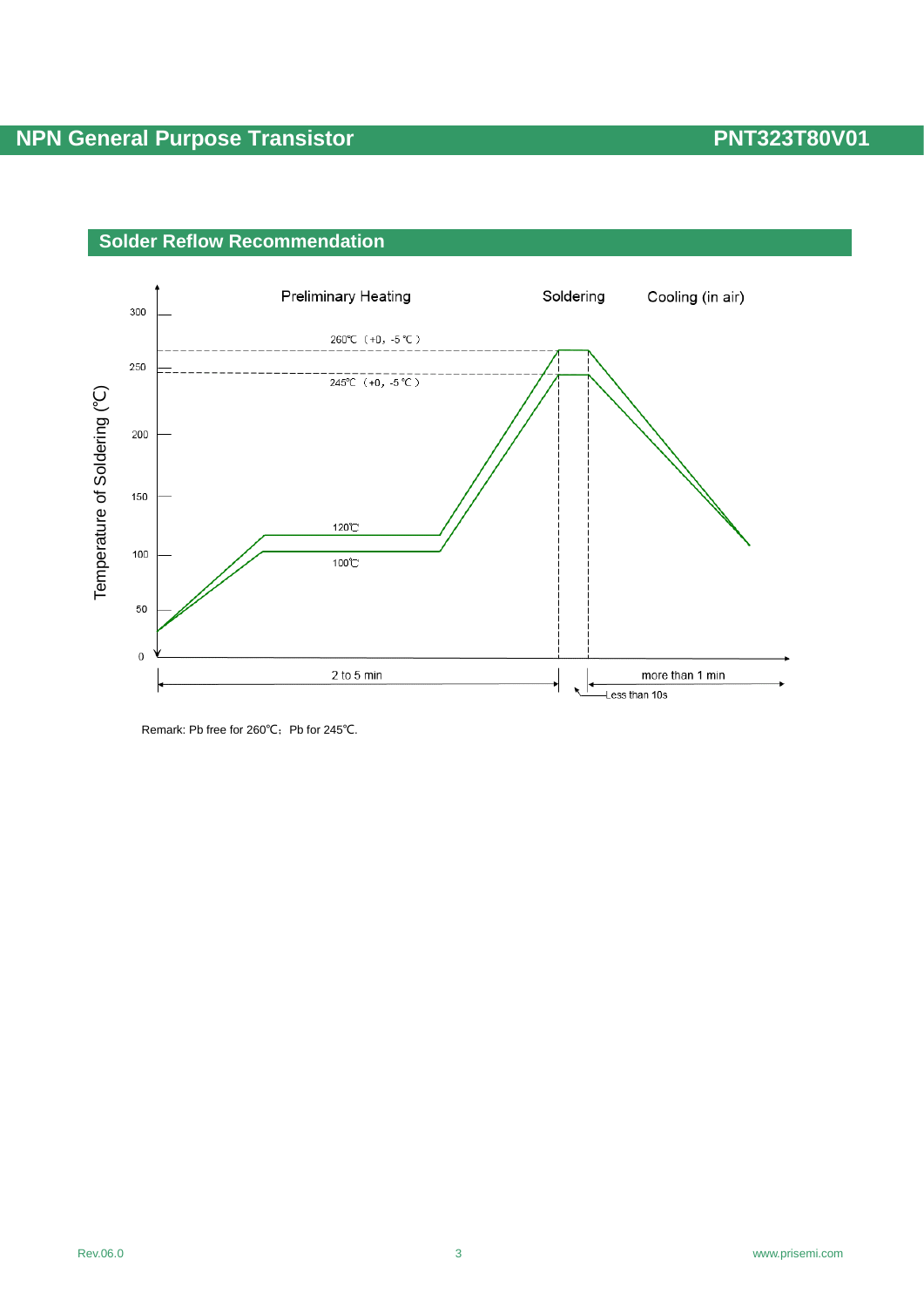# **NPN General Purpose Transistor PNT323T80V01**

## **Product dimension** (**SOT-323**)







| Dim | <b>Millimeters</b> |              |  |  |
|-----|--------------------|--------------|--|--|
|     | <b>MIN</b>         | <b>MAX</b>   |  |  |
| Α   | 1.80               | 2.20         |  |  |
| B   | 1.15               | 1.35         |  |  |
| С   | 2.00               | 2.45         |  |  |
| D   | 0.65BSC            |              |  |  |
| F   | 1.20               | 1.40         |  |  |
| G   | 0.05               | 0.25         |  |  |
| Н   | 0.525REF           |              |  |  |
| J   | 0.20               | 0.40         |  |  |
| Κ   | 0.80               | 1.10         |  |  |
| L   | 0.00               | 0.10         |  |  |
| θ   | 0°                 | $10^{\circ}$ |  |  |

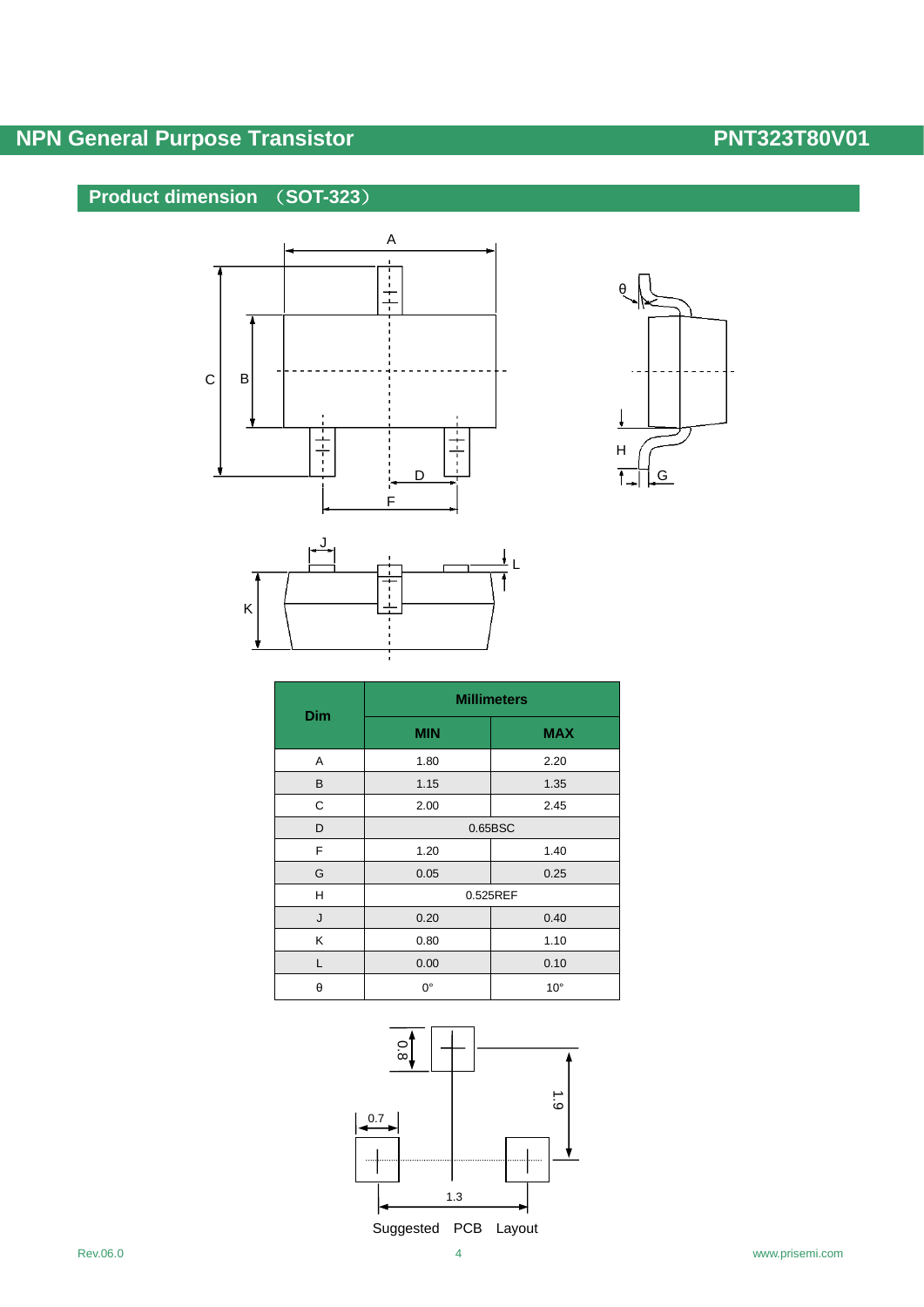# **NPN General Purpose Transistor PNT323T80V01**

## **Marking information**



## **Ordering information**

| <b>Device</b> | Package           | Reel  | <b>MPQ</b>         |
|---------------|-------------------|-------|--------------------|
| PNT323T80V01  | SOT-323 (Pb-Free) | $-11$ | 3000 / Tape & Reel |

## **Load with information**